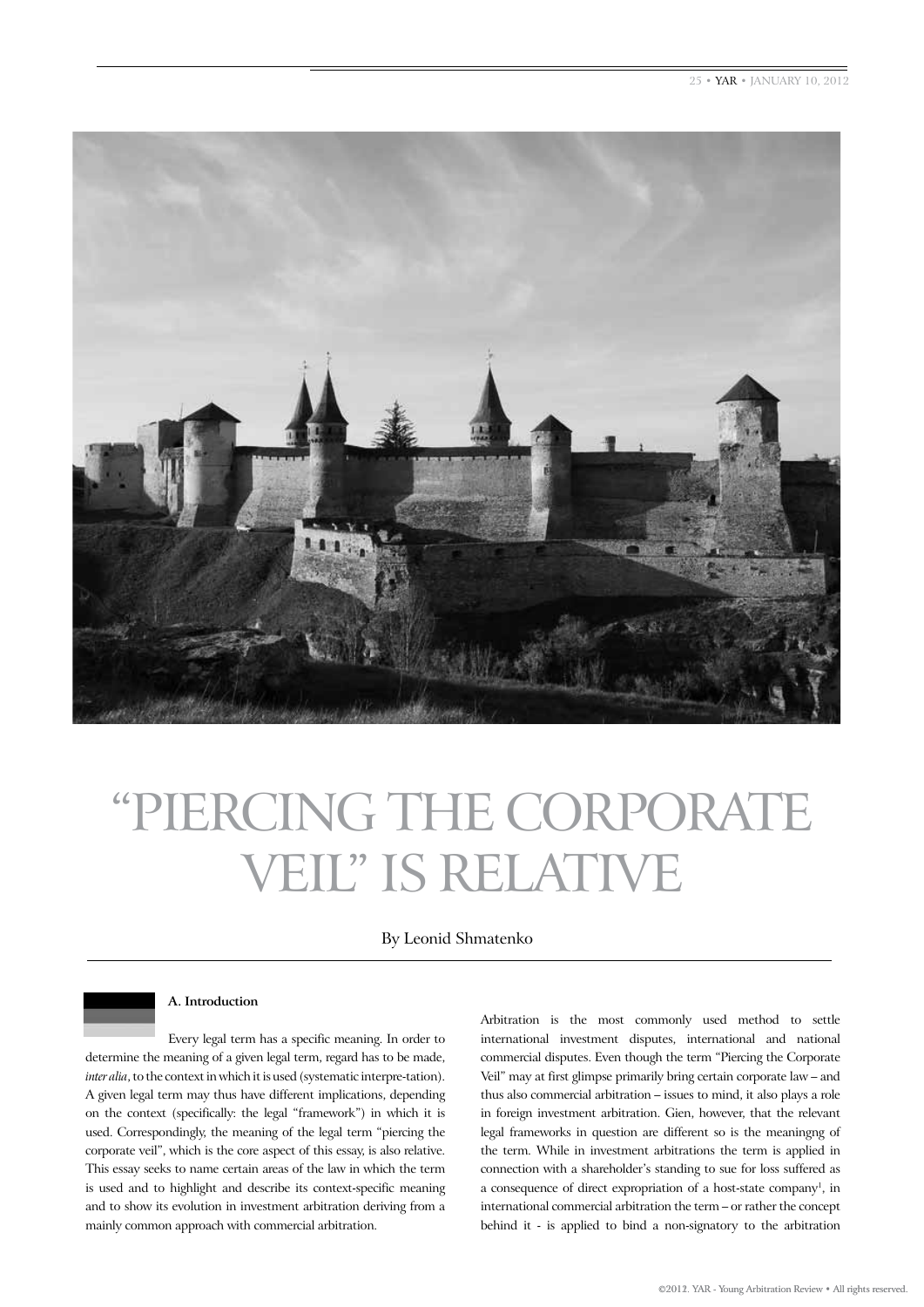agreement. In regard to the latter, international legal scholars as well as courts and arbitral tribunals have developed different approaches to bind nonsignatory parties to arbitral contracts. These approaches to bind third parties include: the principles of Agency<sup>2</sup>, the principles of Estoppel<sup>3</sup> , the "Group of Companies" Doctrine , the above mentioned "Doctrine<sup>4</sup> of Piercing the Corporate Veil" also referred to as "Alter Ego" Doctrine<sup>5</sup> and others<sup>6</sup>.

This article seeks to shed light on the different contextspecific meanings of "Piercing the Corporate Veil", and to describe the theoretical background of the concepts of "Piercing the Corporate Veil" in international commercial arbitration and its application by the courts and arbitral tribunals on the one hand (**B.**), and in investment arbitration and its application by ICSID on the other (**C.**). Finally, this paper will provide a summary of the analysis and an outlook on how the concept of piercing the corporate veil is likely to be used in future (**D.**).

## **B. The Doctrine of "Piercing the Corporate Veil" in International Commercial Arbitration**

Piercing the Corporate Veil is one of the most difficult approaches to bind a third party to an arbitration agreement. While signatories of the contract are bound by the contract itself, a nonsignatory may be bound to an arbitration agreement using the principles of contract law<sup>7</sup>, despite the rules of limited liability<sup>8</sup>. The concept of piercing the corporate veil "is based upon the principle of good faith and the concept of an abuse of rights, i.e., the inadmissible abuse of the separation of legal entities"9 . It is recognized by arbitral tribunals that the corporate veil can be pierced if the third party is closely related to the party of the arbitration agreement.<sup>10</sup>

The requirements to include third parties were developed by courts and have to be fulfilled cumulatively. The requirements, which are going to be discussed further, are:

- A close relationship between both corporations (**I.**)
- Control of one corporation over the other (**II.**) and
- A recognition of both companies as separate entities would lead to fraudulent or inequitable results (III.).<sup>11</sup>

It is remarkable that the so-called "Piercing the Corporate Veil" or "*Alter Ego*" Doctrine has major similarities to the "Group of Companies Doctrine" established in the case *Dow Chemical v. Isover Saint Gobain*<sup>12</sup>. This results from an inconsistency in the usage of the different theories by the U.S. Courts in regard to the "Group of Companies Doctrine". However the doctrine of piercing the corporate veil is still used whenever a corporation is used as a shield to avoid liability and is under the influence of a natural or legal person.<sup>12</sup>

#### **I. Close relationship between both corporations**

The first requirement to pierce the corporate veil that needs to be fulfilled is a close relationship between both corporations.<sup>14</sup> UK and US courts have developed different approaches to determine when this requirement is given, i.e. whether the subsidiary has a close relationship to its parent. While the UK courts held that the companies have a close connection if the company is established for fraudulent purposes or in the case when it wants to circumvent obligations<sup>15</sup>, US courts developed a "laundry list"<sup>16</sup> with factors,

which are indicative of a close relationship.<sup>17</sup> However such factors are not conclusive, as arbitral tribunals also use different approaches like the "administrative and financial control over [a parents] subsidiar[y]".18

#### **II. Control of one corporation over the other**

As a second requirement, which is needed to pierce the corporate veil and to hold the parent liable, the parent has to exercise full control over the corporation.19 One may argue that 100 or close to 100 percent of shares are needed to have control over the corporation. One could consider that the fulfilment of the subsidiary's obligations or the majority in the governing board may be sufficient to fulfil this requirement. Nevertheless, a 100 percent of shares certainly would be recognized as control.

## **III. Recognition of separate entities would lead to fraudulent or inequitable results**

The third requirement, whether fraudulent conduct by the parent is needed or not, is highly disputed within jurisprudence. In Gregorio v. IntransCorp., a Canadian case<sup>20</sup> and in Bridas S.A.P.I.C v. Government of Turkmenistan<sup>21</sup> the courts affirmed that fraud is one of the requirements to pierce the corporate veil. However some American cases reject the requirement of a fraudulent behaviour.<sup>22</sup> Such a rejection of the requirement seems inappropriate, as it would result in the possibility to pierce the corporate veil wherever a corporation has a subsidiary. Furthermore it would lead to legal uncertainty and could result in the anxiety of corporations to establish subsidiaries with their own limited liability, as it would have no legal significance since the corporate veil could be pierced at any time.

## **IV. Conclusion**

When applying the Doctrine of Piercing the Corporate Veil in International Commercial Arbitration, most courts and arbitral tribunals prefer to determine the control of a subsidiary by its economic reality and do not follow strict legal rules.<sup>23</sup> However, they still use "transnational norms, gleaned from published decisions in significant cases"<sup>24</sup>. Hence, it is important that in its application tribunals examine the liaisons between the corporations and the level of the exercised control of one company over another. In conclusion, the application of the doctrine has to be adamant and coherent in order to guarantee a legal certainty. Simultaneously one should bear in mind that such a restrictive approach might result in ineffectiveness of arbitral proceedings.<sup>25</sup>

# **C. The Doctrine of "Piercing the Corporate Veil" in Investment Arbitration and its use by ICSID**

It is acknowledged that private parties have the power to submit claims against sovereign states.<sup>26</sup> According to Art. 25 (2) (b) Clause 1 ICSID-Convention the jurisdiction of ICSID extends to disputes between a Contracting State and a "national of another Contracting State". The requirement of a "national of another Contracting State" means that a legal entity incorporated in the host state must have the nationality of a Contracting State other than the host state.

In spite of this, exceptional cases may also fall within the jurisdiction of ICSID, according to an exception included in Art. 25 (2) (b)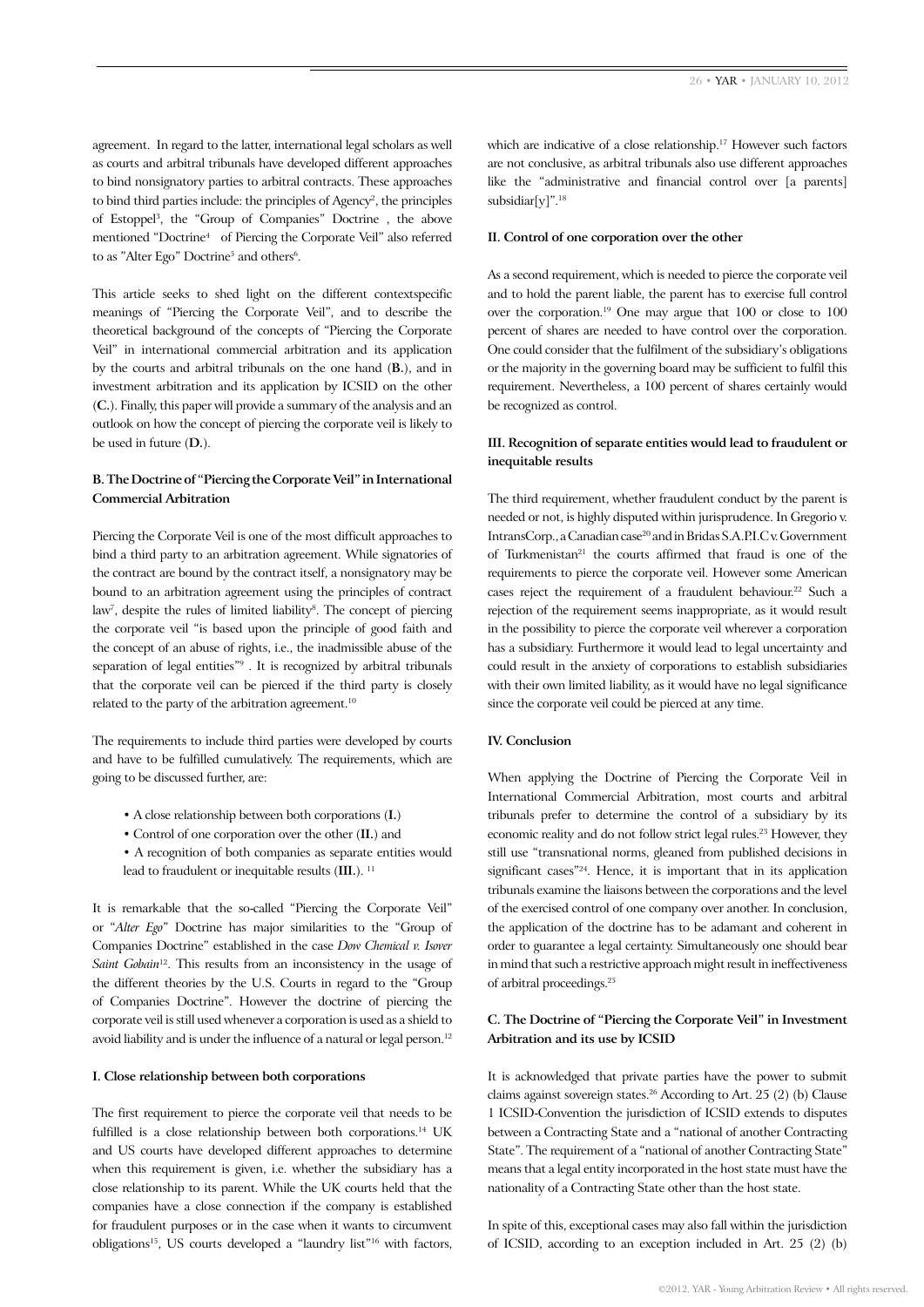Clause 2 ICSID-Convention. Following the wording of the latter an agreement of foreign control between a Contracting State and legal entities with the nationality of that same Contracting State needs to be given, i.e. to treat the legal entity of the host State as a national of another Contracting State.

The first ruling on the Doctrine of Piercing the Corporate Veil in investment arbitration was the *Barcelona Traction Light and Power Company, Limited*<sup>27</sup> case (hereinafter: Barcelona Traction) of the ICJ. Barcelona Traction was a company that controlled light and power utili-ties in Spain and was incorporated in Canada. After starting bankruptcy proceedings in Spain, it supposedly suffered damages. Although the company was incorporated in Canada and per-formed in Spain, Belgian nationals owned 89.3 percent of the shares of *Barcelona Traction*. Those shareholders claimed that their rights were violated by the Spanish acts. As a result the ICJ denied its jurisdiction and ruled that the Belgian shareholders were not entitled to protection.

Belgium applied twice for the institution of proceedings at the ICJ. While in the first application, Belgium tried to claim on behalf of *Barcelona* Traction itself<sup>28</sup>, in its second application<sup>29</sup> it tried to protect the rights of the Belgian shareholders.

However, Barcelona Traction was incorporated in Canada. It had not only its seat in Canada, but also accounts and share registers. It held its board meetings in Canada and was listed in the records of the Canadian tax authorities.<sup>30</sup> Thus, even Belgium and Spain acknowledged the Canadian nationality of *Barcelona Traction*. 31 Consequently in its decision the ICJ ruled that "a close and permanent connection has been established" and that "Barcelona Traction's links with Canada are thus manifold"<sup>32</sup>. However, the Court also stated that there was "no absolute test of a genuine connection"<sup>33</sup> and thereby reduced the effect of the previous statement. This is however coherent, as the Court emphasised the distinction between the corporation and shareholders, which were "separated […] by numerous barriers" including the "separation of property rights"<sup>34</sup>. In contrast the Court also stated that situations where the national State acted on behalf of the corporation, it was insufficient to equate shareholders' rights to the company.<sup>35</sup> The Court ruled that the state could exercise shareholders' rights only in exceptional situations.<sup>36</sup> Nevertheless, it is remarkable that Canada did not act on behalf of *Barcelona Traction* for 18 years.<sup>37</sup>Moreover, the Court omitted to state whether Spain had violated direct rights of the shareholders or not.<sup>38</sup>

However, one can deduce from the decision of the ICJ that the doctrine<sup>39</sup> is applied in cases such as:

- Fraud or malfeasance
- The protection of third persons such as a creditors or purchasers
- Prevention of the evasion of legal requirements or of obligations.

It is remarkable that these requirements defined in the case of Barcelona Traction reflect exactly the same requirements as in the "Group of Companies Doctrine" discussed above in commercial arbitration. Whereas it might be regarded as an exceptional application of the doctrine referring to the fraudulent behaviour of a major shareholder in a corporation, being a case of the "real Doctrine of Piercing the Corporate Veil", it explains simultaneously why the term is used for both doctrines, in commercial and investment arbitration.

Admittedly, in the field of investment arbitration the doctrine of piercing the corporate veil has evolved in a different way since the decision by the ICJ in 1970. As a result of this evolution, nowadays the Barcelona Traction decision "no longer [reflects] current standards of international law"<sup>40</sup> , which is made particularly evident by the background of the Tokios Tokeles v. Ukraine (hereinafter: Tokios Tokeles) decision.<sup>41</sup> The latter "rests on the assumption that the origin of the capital is not relevant and even less decisive<sup>"42</sup>. Therefore the Barcelona *Traction* decision is not the standard to determine the nationality of the investor anymore.

In that regard the Tokios Tokeles plays an instructive role as to how to pierce the corporate veil in investment arbitration proceedings and to show the requirements that are needed. Under the premise of the Barcelona Traction decision of the ICJ, ICSID stated that the "Piercing the Corporate Veil Doctrine" is not only applicable to national disputes, but also applies to international disputes.<sup>43</sup>

In *Tokios Tokeles* the arbitral tribunal held "that none of the Claimant's conduct with respect to its status as an entity of Lithuania constitutes an abuse of legal personality".<sup>44</sup> Hence, the tribunal did not apply the doctrine, which was established in *Barcelona Traction*. 45

In that regard the tribunal evaluated the *Award of Loewen v. United States of America*<sup>46</sup> (hereinafter: *Loewen*) and demonstrated that although the tribunal denied the use of the doctrine of piercing the corporate veil<sup>47</sup>, the tribunal did exactly that".<sup>48</sup> In *Loewen* the Canadian Claimant declared bankruptcy after the arbitral tribunal ruled on its jurisdiction. Before the opening of the insolvency proceedings the Claimant transferred its claim to a newly established company, which only purpose was to continue pursuing the claim.<sup>49</sup> In contrast to the tribunal's view, scholars tried to support the *Loewen's* tribunal view that the doctrine was not applied.<sup>50</sup> However, the tribunal did not specify further details and ruled that all benefits of the judgment would pass to the other US owned corporation.<sup>51</sup>

Several other arbitral tribunals followed the decision of *Tokios Tokeles*. 52 Hence, the doctrine is only applied if an abuse of legal personality can be proven. The latter can be deduced from a fraudulent behaviour, where the corporation purports to fulfil all requirements provided in an International Investment Agreement (hereinafter: IIA).

In conclusion, Art. 25 ICSID-Convention distinguishes two requirements for the valid existence of foreign control:

- The objective presence of foreign control (**I.**) and
- The host State's approval of that presence in the form of an agreement (**II.**).

#### **I. The objective presence of foreign control**

The first objective requirement is the existence of foreign control.<sup>53</sup> The parties cannot waive the jurisdiction of the ICSID by an agreement. Arbitral tribunals determined the requirement of the existence of foreign control in many different ways.

The first and the most common way to determine the existence of foreign control is the determination, whether a locally incorporated entity is fully controlled by ways of share ownership. Such approaches have been applied in different judgments.<sup>54</sup>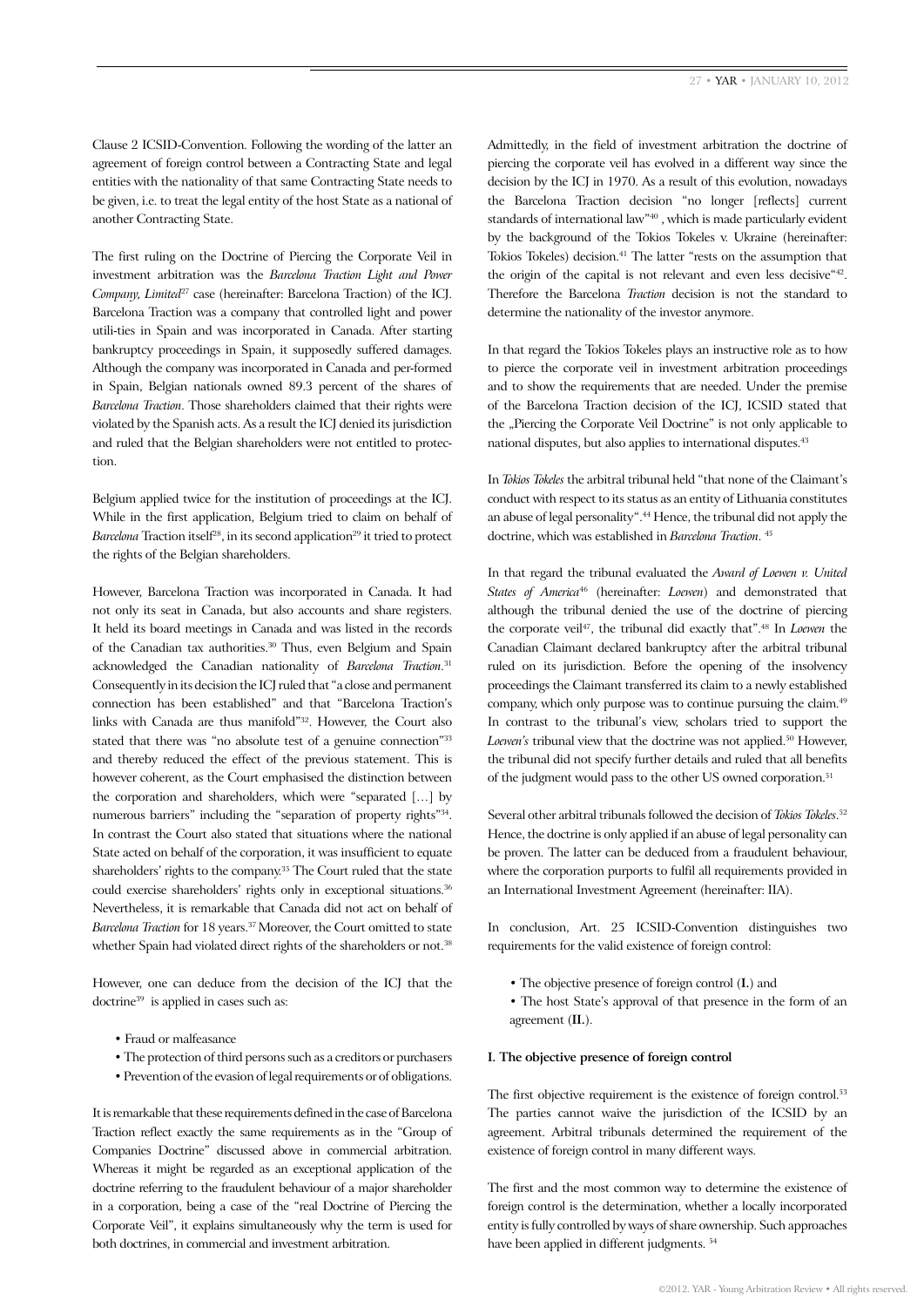On the one hand, foreign control should not be identified by exclusive control only. Whereas 100 percent ownership definitely leads to foreign control, absolutely no ownership means that there regularly is no foreign control, although this point might be argued and the foreign control could be established by other means.

On the other hand one may establish foreign control "through the control of a corporation of convenience".<sup>55</sup> This means that whenever an investor controls a locally incorporated corporation, it leads to the conclusion that nationals of other States control the corporation.

Even though it is acknowledged that an indirect control might establish foreign control, tribunals decided differently in regard of Art. 25 (2) (b) ICSID-Convention.<sup>56</sup>

Regarding the period in which foreign control must exist, it is suitable to refer to the conclusion of the agreement to treat the locally incorporated entity as a national of another Contracting State. Nevertheless, there is a possibility that the distribution of shares and thus control can change over time and not correspond to the contractual agreement of foreign control. Regardless of these changes the tribunals ruled that since the foreign control according to Art. 25 (2) (b) ICSID-Convention must exist at the time of the conclusion of the contract, the parties' status regarding the latter does not change over time.<sup>57</sup>

#### **II. Agreement on foreign control**

The second objective requirement of Art. 25 (2) (b) ICSID-Convention is that there should be an agreement on the issue of foreign control. Whenever such an agreement is missing, tribunals tend to determine the nationality by *siége social*. 58

However, the ICSID-Convention neither contains a form requirement for the agreement, nor states whether an agreement must be concluded explicitly, thereby excluding the possibility of an implied agreement.

Although the ICSID-Convention does not require an explicit agreement, some tribunals stated that an agreement of foreign control should be explicit. Whenever assuming that the parties have concluded the agreement implicitly, certain additional circumstances, such as the explicit intention of the parties have to be proven.<sup>59</sup>

However, there is no consistency in the decisions of the tribunals. In a different case a tribunal decided that the mere existence of an ICSID arbitration clause in the agreement between the investor and the state was sufficient for the existence of the agreement of foreign control.<sup>60</sup>

# **III. Conclusion**

In conclusion, the last two of the mentioned aspects are particularly problematic, but nevertheless have to be resolved by the competent tribunals.

Concededly, it is intricate for the tribunals to determine how foreign control might be exer-cised. It might easily happen that the tribunals end up in an infinite loop when trying to de-termine the real and right controlling national. In such cases the jurisdiction of the tribunal should be determined according to the ICSID-Convention. Additionally the tribunals should consider the wording of the IIA's, which might give clues or a strictly defined provision on how to determine the nationality.

In conclusion, the tribunals do not establish stiff and precise requirements to determine whether a locally incorporated entity is under foreign control according to Art. 25 (2) (b) ICSID-Convention or not. Given that the aforementioned rules have a very broad scope of application and are, on top of that and as has been shown, applied very generously, legal uncertainty is the inevitable consequence.

#### **D. Final Conclusion**

As previously shown, both doctrines share the same name and certain requirements need to be fulfilled in both cases. However, they must be not confused. Indeed some tribunals used similar requirements "to pierce the corporate veil" such as the share amount of a parent corporation, or to determine whether there was a foreign control in international investment and in international commercial arbitration proceedings. The tribunals even used approaches, which just determined whether there was control at all. In that regard, the Barcelona Traction tribunal used also the requirement of fraudulent behaviour, which is regularly a requirement to pierce the corporate veil in international commercial arbitration. Hence, it shows that the "Doctrine of Piercing the Corporate Veil" in commercial and investment arbitration derived from the very same approach, but evolved in two different ways, especially in investment arbitration. In this regard, one should not forget that both doctrines have different purposes. Whereas international commercial arbitrators seek to bind a nonsignatory (parent corporation) to an arbitration agreement, the international investment arbitrators try to find the "foreign state"investor in the legal entity to fulfil the requirements of Art. 25 (2) (b) ICSID-Convention and to thereby establish jurisdiction. Hence, Tokios Tokeles<sup>61</sup> makes a coherent evolution from *Barcelona Traction<sup>62</sup>* and specifies that the origin of the capital is less decisive, emphasising the requirement of fraud or malfeasance of an investor's abuse of legal personality and the factual control of a corporation.<sup>63</sup>

Despite everything, both doctrines represent adequate expressions of the approach to pierce the corporate veil in their respective area of law. As one may say, having the same ovum, they are dizygotic twins. As a consequence, two different names should thus be used. On the one hand international commercial arbitration should stick to the traditional hypernym of "Piercing the Corporate Veil" containing all "subdoctrines", and on the other, international investment arbitration and the establishment of jurisdiction of the ICSID according to Art. 25 (2) (b) ICSID-Convention should use another *mot juste*. Hence, since the tribunal seeks to determine the nationality of an investor of another Contracting State, the doctrine should be so-called *quaesitio auctoris hospiti* - the "Doctrine of the Foreign Ancestor".

Leonid Shmatenko